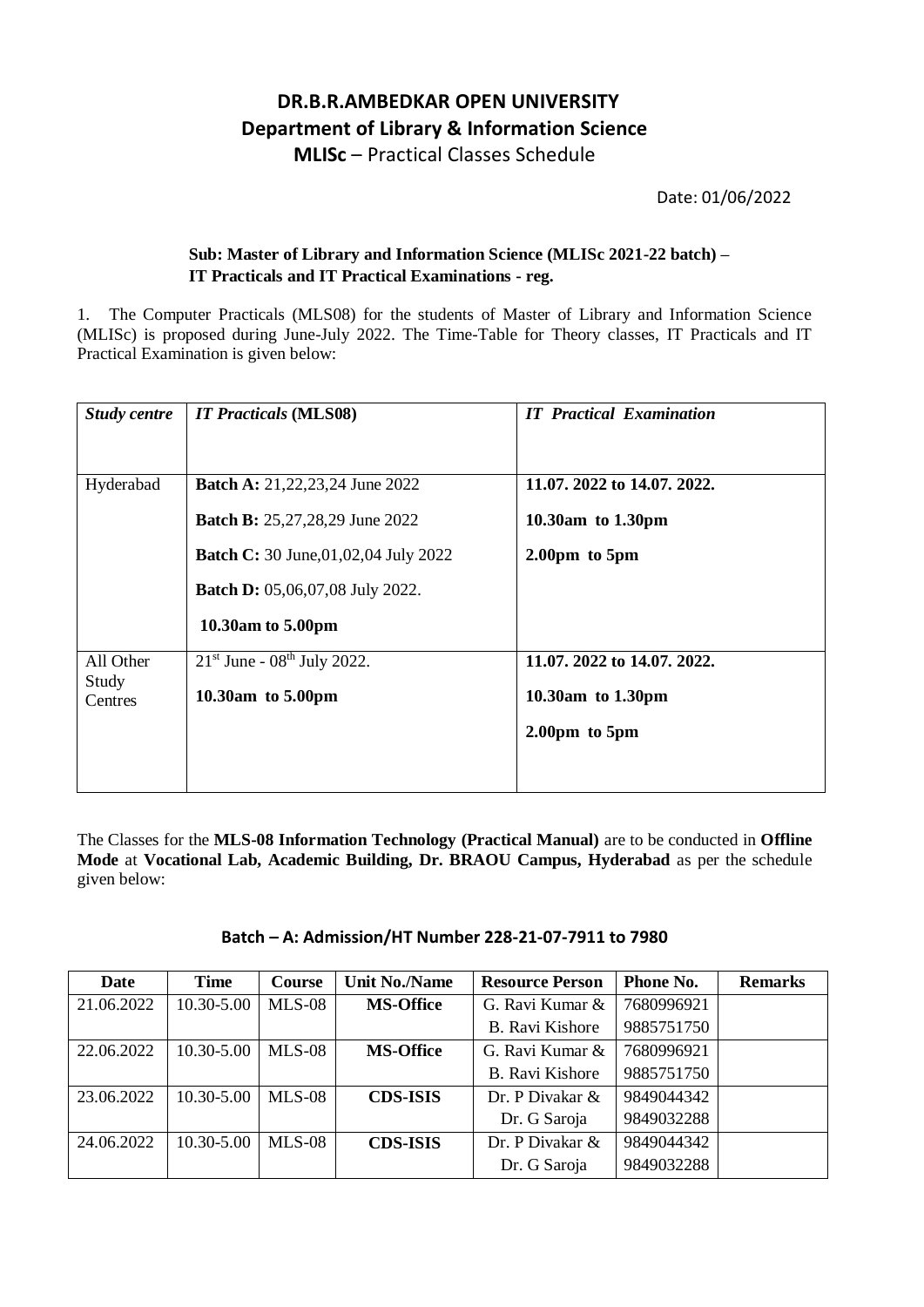| <b>Date</b> | <b>Time</b> | <b>Course</b> | <b>Unit No./Name</b> | <b>Resource Person</b> | Phone No.  | <b>Remarks</b> |
|-------------|-------------|---------------|----------------------|------------------------|------------|----------------|
| 25.06.2022  | 10.30-5.00  | $MLS-08$      | <b>MS-Office</b>     | G. Ravi Kumar &        | 7680996921 |                |
|             |             |               |                      | B. Ravi Kishore        | 9885751750 |                |
| 27.06.2022  | 10.30-5.00  | $MLS-08$      | <b>MS-Office</b>     | G. Ravi Kumar &        | 7680996921 |                |
|             |             |               |                      | B. Ravi Kishore        | 9885751750 |                |
| 28.06.2022  | 10.30-5.00  | $MLS-08$      | <b>CDS-ISIS</b>      | Dr. P Divakar $\&$     | 9849044342 |                |
|             |             |               |                      | Dr. G Saroja           | 9849032288 |                |
| 29.06.2022  | 10.30-5.00  | $MLS-08$      | <b>CDS-ISIS</b>      | Dr. P Divakar &        | 9849044342 |                |
|             |             |               |                      | Dr. G Saroja           | 9849032288 |                |

**Batch – B: Admission/HT Number 228-21-07-7981 to 8050**

## **Batch – C: Admission/HT Number 228-21-07-8051 to 8120**

| Date       | <b>Time</b> | <b>Course</b> | <b>Unit No./Name</b> | <b>Resource Person</b> | Phone No.  | <b>Remarks</b> |
|------------|-------------|---------------|----------------------|------------------------|------------|----------------|
| 30.06.2022 | 10.30-5.00  | <b>MLS-08</b> | <b>MS-Office</b>     | G. Ravi Kumar &        | 7680996921 |                |
|            |             |               |                      | B. Ravi Kishore        | 9885751750 |                |
| 01.07.2022 | 10.30-5.00  | $MLS-08$      | <b>MS-Office</b>     | G. Ravi Kumar &        | 7680996921 |                |
|            |             |               |                      | B. Ravi Kishore        | 9885751750 |                |
| 02.07.2022 | 10.30-5.00  | $MLS-08$      | <b>CDS-ISIS</b>      | Dr. P Divakar $\&$     | 9849044342 |                |
|            |             |               |                      | Dr. G Saroja           | 9849032288 |                |
| 04.07.2022 | 10.30-5.00  | $MLS-08$      | <b>CDS-ISIS</b>      | Dr. P Divakar $\&$     | 9849044342 |                |
|            |             |               |                      | Dr. G Saroja           | 9849032288 |                |

**Batch – D: Admission/HT Number 228-21-07-8121 to 8194**

| Date       | <b>Time</b> | <b>Course</b> | <b>Unit No./Name</b> | <b>Resource Person</b> | <b>Phone No.</b> | <b>Remarks</b> |
|------------|-------------|---------------|----------------------|------------------------|------------------|----------------|
| 05.07.2022 | 10.30-5.00  | <b>MLS-08</b> | <b>MS-Office</b>     | G. Ravi Kumar &        | 7680996921       |                |
|            |             |               |                      | <b>B.</b> Ravi Kishore | 9885751750       |                |
| 06.07.2022 | 10.30-5.00  | $MLS-08$      | <b>MS-Office</b>     | G. Ravi Kumar &        | 7680996921       |                |
|            |             |               |                      | B. Ravi Kishore        | 9885751750       |                |
| 07.07.2022 | 10.30-5.00  | $MLS-08$      | <b>CDS-ISIS</b>      | Dr. P Divakar $\&$     | 9849044342       |                |
|            |             |               |                      | Dr. G Saroja           | 9849032288       |                |
| 08.07.2022 | 10.30-5.00  | $MLS-08$      | <b>CDS-ISIS</b>      | Dr. P Divakar &        | 9849044342       |                |
|            |             |               |                      | Dr. G Saroja           | 9849032288       |                |